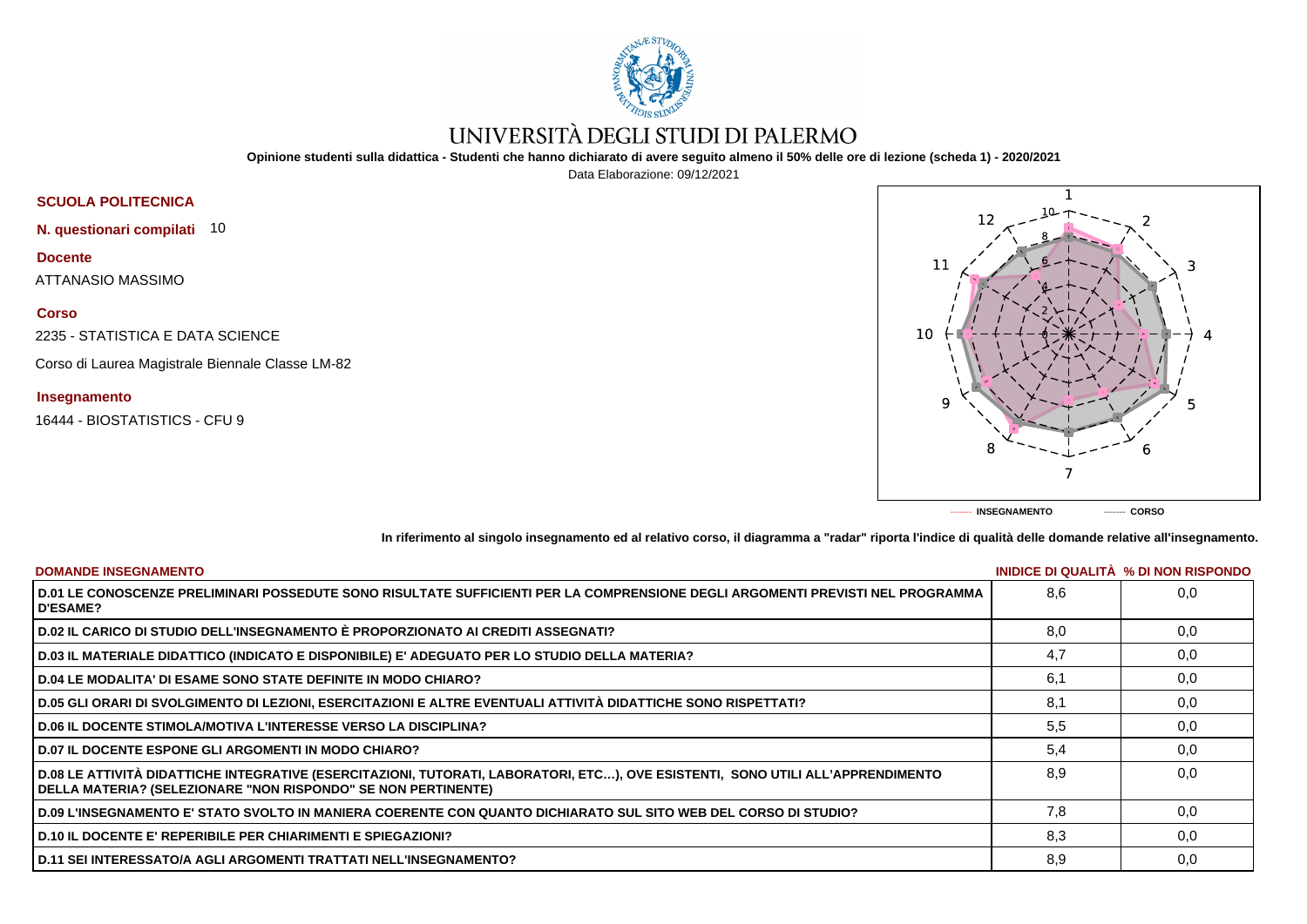**DOMANDE INSEGNAMENTO INIDICE DI QUALITÀ % DI NON RISPONDO**

**D.12 SEI COMPLESSIVAMENTE SODDISFATTO DI COME E' STATO SVOLTO QUESTO INSEGNAMENTO, ANCHE NEL CASO IN CUI QUESTO SIA STATO FRUITO CON MODALITA' A DISTANZA?**

### **INFO STUDENTE E SUGGERIMENTI**

|                                                                                                                                                             | 1° IN CORSO                                 |                                          | 2° IN CORSO                                | 3° IN CORSO                                                                                                       |                     | 4° IN CORSO                                                                                          |                                          |                             | 5° IN CORSO                                        |                  |                                                                                                                                                       | 6° IN CORSO |              | <b>FUORI CORSO</b>  |
|-------------------------------------------------------------------------------------------------------------------------------------------------------------|---------------------------------------------|------------------------------------------|--------------------------------------------|-------------------------------------------------------------------------------------------------------------------|---------------------|------------------------------------------------------------------------------------------------------|------------------------------------------|-----------------------------|----------------------------------------------------|------------------|-------------------------------------------------------------------------------------------------------------------------------------------------------|-------------|--------------|---------------------|
| <b>D.02 ANNO DI CORSO</b>                                                                                                                                   | 80,0                                        |                                          | 20,0                                       | 0,0                                                                                                               | 0,0                 |                                                                                                      |                                          | 0,0                         |                                                    | 0,0              |                                                                                                                                                       |             | 0,0          |                     |
|                                                                                                                                                             | <b>LICEO</b><br><b>CLASSICO</b>             | <b>LICEO SOCIO-</b><br><b>PEDAGOGICO</b> | <b>IST. TECNICO</b><br><b>PER GEOMETRI</b> | <b>LICEO</b><br><b>SCIENTIFICO</b>                                                                                | <b>IST. TECNICO</b> |                                                                                                      | IST.<br><b>COMMERCIALE PROFESSIONALE</b> |                             | <b>ALTRI LICEI</b>                                 |                  | <b>IST. TECNICO</b><br><b>INDUSTRIALE</b>                                                                                                             |             | <b>ALTRO</b> |                     |
| <b>D.01 SCUOLA SECONDARIA DI</b><br><b>PROVENIENZA</b>                                                                                                      | 10,0                                        | 10,0                                     |                                            | 30,0                                                                                                              |                     | 40,0                                                                                                 |                                          | 0,0                         |                                                    | 0,0              |                                                                                                                                                       | 10,0        |              | 0,0                 |
|                                                                                                                                                             |                                             |                                          | <b>FUORI SEDE PENDOLARE</b>                |                                                                                                                   |                     |                                                                                                      |                                          | <b>FUORI SEDE STANZIALE</b> |                                                    |                  |                                                                                                                                                       |             |              |                     |
| <b>D.02 RESIDENZA</b>                                                                                                                                       |                                             | 40,0                                     |                                            |                                                                                                                   |                     | 40,0                                                                                                 |                                          |                             |                                                    |                  |                                                                                                                                                       | 20,0        |              |                     |
|                                                                                                                                                             | $0 - 30$                                    | $31 - 60$                                | 61-90                                      | $91 - 120$                                                                                                        |                     | 121-150                                                                                              | 151-180                                  |                             | 181-210                                            |                  | 211-240                                                                                                                                               | 241-270     |              | 271-300             |
| <b>D.03 NUMERO TOTALE DI CREDITI</b><br><b>ACQUISITI ALLA DATA DELLA</b><br><b>RILEVAZIONE</b>                                                              | 80,0                                        | 0,0                                      | 10,0                                       | 10,0                                                                                                              |                     | 0,0                                                                                                  | 0,0                                      |                             | 0,0                                                |                  | 0,0                                                                                                                                                   | 0,0         |              | 0,0                 |
|                                                                                                                                                             | <b>ESCLUSIVAMENTE IN</b><br><b>PRESENZA</b> |                                          |                                            | SIMULTANEAMENTE IN<br>PRESENZA O IN MODALITÀ<br><b>BLENDED (IN PARTE A</b><br><b>DISTANZA)</b>                    |                     | <b>ESCLUSIVAMENTE A</b><br><b>DISTANZA,</b><br><b>PREVALENTEMENTE IN</b><br><b>MODALITÀ SINCRONA</b> |                                          |                             | <b>MODALITÀ ASINCRONA (CON</b>                     | <b>DISTANZA.</b> | <b>ESCLUSIVAMENTE A</b><br><b>PREVALENTEMENTE IN</b><br>PUBBLICAZIONE DI LEZIONI<br><b>REGISTRATE ED EVENTUALI</b><br><b>INCONTRI CON IL DOCENTE)</b> |             |              | <b>NON RISPONDO</b> |
| <b>D.13 L'INSEGNAMENTO È STATO</b><br><b>EROGATO DAL DOCENTE</b>                                                                                            | 0,0                                         |                                          |                                            | 0,0                                                                                                               | 90,0                |                                                                                                      | 10,0                                     |                             |                                                    | 0,0              |                                                                                                                                                       |             |              |                     |
|                                                                                                                                                             | <b>INTERAMENTE IN PRESENZA</b>              |                                          |                                            | <b>PREVALENTEMENTE IN</b><br>PRESENZA (PER OLTRE IL 75% E PARZIALMENTE A DISTANZA<br><b>DEL MONTE ORE TOTALE)</b> |                     | (CIRCA IL 50% DELLE ORE PER<br><b>CIASCUNA MODALITÀ)</b>                                             |                                          |                             | PARZIALMENTE IN PRESENZA ESCLUSIVAMENTE A DISTANZA |                  |                                                                                                                                                       |             |              | <b>NON RISPONDO</b> |
| <b>D.14 IN CASO DI DIDATTICA</b><br>"BLENDED" O DI LEZIONI RESE<br>DISPONIBILI IN PIATTAFORMA, HAI<br><b>SCELTO DI FREQUENTARE</b><br><b>L'INSEGNAMENTO</b> | 0,0                                         |                                          |                                            | 0,0                                                                                                               |                     | 0,0                                                                                                  |                                          |                             |                                                    | 30,0             |                                                                                                                                                       |             | 70,0         |                     |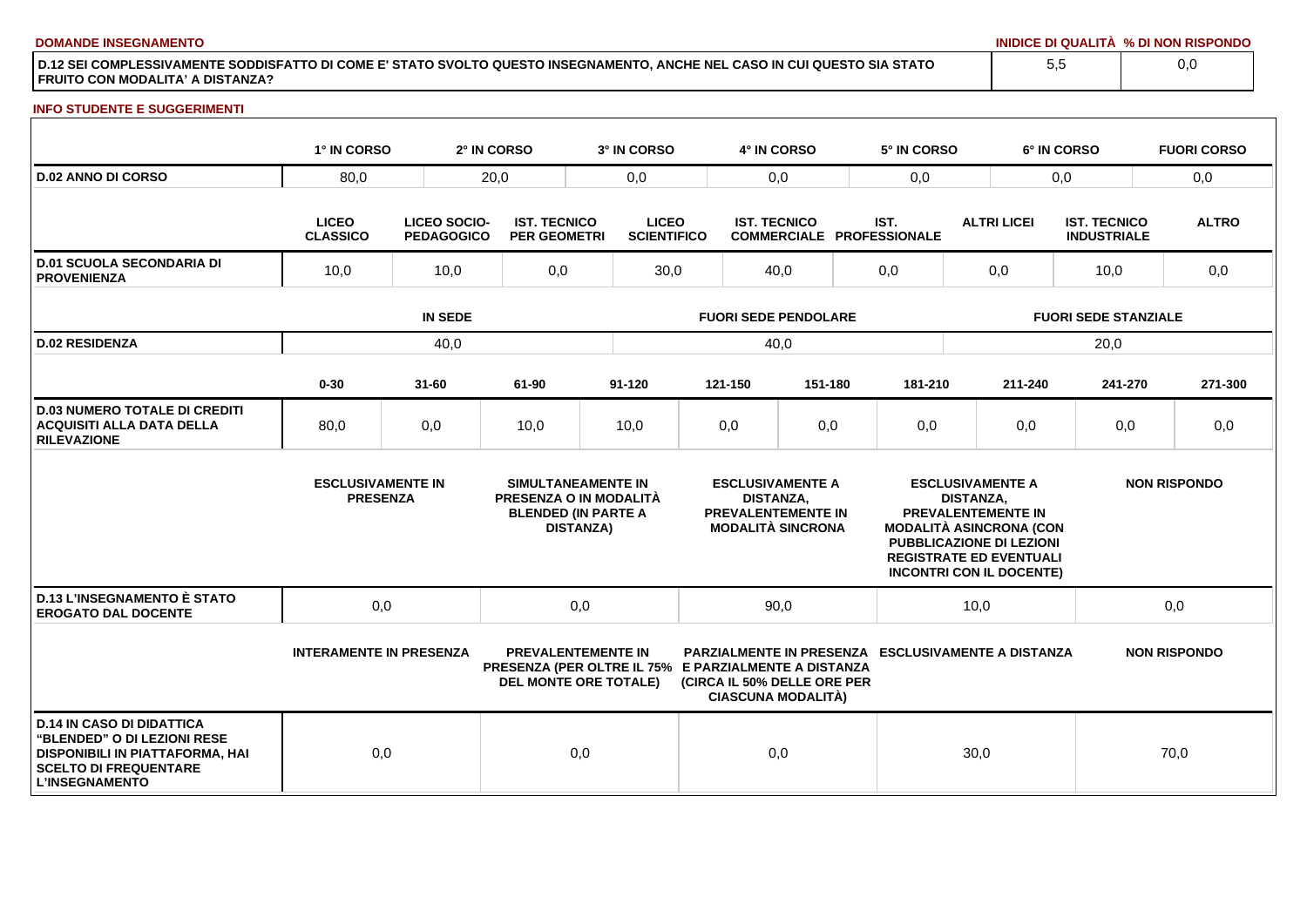|                                                                                                                                                                                                             |                                                                                                                           | SÌ                                                                                                                                                                                                               |  |                                                                                      |                                                      | <b>NO</b> |                                                                  |                                                                  |                | <b>SOLO IN PARTE</b>                                                            |      |            | <b>NON RISPONDO</b> |                               |  |
|-------------------------------------------------------------------------------------------------------------------------------------------------------------------------------------------------------------|---------------------------------------------------------------------------------------------------------------------------|------------------------------------------------------------------------------------------------------------------------------------------------------------------------------------------------------------------|--|--------------------------------------------------------------------------------------|------------------------------------------------------|-----------|------------------------------------------------------------------|------------------------------------------------------------------|----------------|---------------------------------------------------------------------------------|------|------------|---------------------|-------------------------------|--|
| <b>D.15 INDIPENDENTEMENTE DALLA</b><br><b>MODALITÀ DI EROGAZIONE</b><br>DELL'INSEGNAMENTO, IL DOCENTE<br>HA RESO DISPONIBILI LE SUE LEZIONI<br><b>REGISTRATE SU PIATTAFORMA?</b>                            |                                                                                                                           | 10,0                                                                                                                                                                                                             |  |                                                                                      | 90,0                                                 |           |                                                                  |                                                                  | 0,0            |                                                                                 |      |            | 0,0                 |                               |  |
|                                                                                                                                                                                                             | <b>TRAMITE</b><br><b>RICEVIMENTO SU</b><br>PIATTAFORMA,<br><b>NEGLI ORARI</b><br><b>PREDEFINITI DAL</b><br><b>DOCENTE</b> |                                                                                                                                                                                                                  |  | <b>TRAMITE</b><br><b>APPUNTAMENTI A</b><br><b>RICHIESTA SU</b><br><b>PIATTAFORMA</b> | <b>TRAMITE EMAIL</b>                                 |           |                                                                  | <b>TRAMITE CHAT O</b><br>PER TELEFONO, SU<br><b>APPUNTAMENTO</b> |                | DURANTE LE LEZIONI DURANTE LE LEZIONI<br><b>IN PRESENZA</b>                     |      | A DISTANZA | <b>NON RISPONDO</b> |                               |  |
| D.16 CON QUALI MODALITÀ HAI<br><b>INTERAGITO PREVALENTEMENTE CON</b><br>IL DOCENTE DURANTE LA FASE DI<br><b>SVOLGIMENTO DELL'INSEGNAMENTO?</b>                                                              | 0,0                                                                                                                       | 10,0                                                                                                                                                                                                             |  |                                                                                      | 30,0                                                 |           | 0,0                                                              | 0,0                                                              |                |                                                                                 | 60,0 | 0,0        |                     |                               |  |
|                                                                                                                                                                                                             | $\mathbf{1}$                                                                                                              | $\overline{2}$                                                                                                                                                                                                   |  | 3                                                                                    | 4                                                    | 5         |                                                                  | 6                                                                | $\overline{7}$ | 8                                                                               |      | 9          | 10                  | <b>NON</b><br><b>RISPONDO</b> |  |
| D.17 IL DOCENTE TI E SEMBRATO A<br><b>SUO AGIO NELLA GESTIONE DELLA</b><br><b>DIDATTICA A DISTANZA?</b>                                                                                                     | 20,0                                                                                                                      | 0,0                                                                                                                                                                                                              |  | 20,0                                                                                 | 20,0                                                 | 0,0       |                                                                  | 0,0                                                              | 20,0<br>10,0   |                                                                                 |      | 0,0        | 10,0                | 0,0                           |  |
|                                                                                                                                                                                                             |                                                                                                                           | <b>NELLA STESSA CITTÀ SEDE</b><br>IN UN'ALTRA CITTÀ/PAESE,<br>IN UN'ALTRA CITTÀ/PAESE, A<br><b>ENTRO 50 KM DALLA SEDE</b><br>PIÙ DI 50 KM DALLA SEDE DEL<br><b>DEL CORSO</b><br><b>DEL CORSO</b><br><b>CORSO</b> |  |                                                                                      |                                                      |           | IN UN ALTRO PAESE UE O<br><b>NON RISPONDO</b><br><b>EXTRA UE</b> |                                                                  |                |                                                                                 |      |            |                     |                               |  |
| <b>D.18 NEL PERIODO DI FREQUENZA</b><br>DELL'INSEGNAMENTO HAI ABITATO<br><b>PREVALENTEMENTE:</b>                                                                                                            |                                                                                                                           | 40,0                                                                                                                                                                                                             |  |                                                                                      | 20,0                                                 |           |                                                                  | 40,0                                                             | 0,0            |                                                                                 |      | 0,0        |                     |                               |  |
|                                                                                                                                                                                                             | <b>UNO SPAZIO PRIVATO</b>                                                                                                 |                                                                                                                                                                                                                  |  | SI, HO AVUTO A DISPOSIZIONE SI, HO AVUTO A DISPOSIZIONE SI, HO AVUTO A DISPOSIZIONE  | UNO SPAZIO CONDIVISO CON<br><b>ORARI A ROTAZIONE</b> |           | UNO SPAZIO CONDIVISO E<br><b>CON SOVRAPPOSIZIONE DI</b>          | <b>ORARI</b>                                                     |                | <b>NO, NON HO AVUTO A</b><br><b>DISPOSIZIONE UNO SPAZIO</b><br><b>SPECIFICO</b> |      |            | <b>NON RISPONDO</b> |                               |  |
| <b>D.19 NELL'ALLOGGIO IN CUI HAI</b><br><b>ABITATO HAI AVUTO A DISPOSIZIONE</b><br>UNO SPAZIO NEL QUALE POTERE<br>SVOLGERE EVENTUALI ATTIVITÀ DI<br>STUDIO A DISTANZA (LEZIONI,<br>COLLOQUI CON DOCENTI, )? |                                                                                                                           | 60,0                                                                                                                                                                                                             |  |                                                                                      | 20,0                                                 |           | 10,0                                                             |                                                                  |                |                                                                                 | 10,0 |            | 0,0                 |                               |  |
|                                                                                                                                                                                                             |                                                                                                                           | PC                                                                                                                                                                                                               |  |                                                                                      | <b>TABLET</b>                                        |           |                                                                  | <b>SMARTPHONE</b>                                                |                | <b>ALTRO</b>                                                                    |      |            | <b>NON RISPONDO</b> |                               |  |
| <b>D.20 DURANTE LA FREQUENZA</b><br><b>DELL'INSEGNAMENTO QUALE</b><br>STRUMENTAZIONE HAI UTILIZZATO IN<br><b>CASA PIÙ FREQUENTEMENTE?</b>                                                                   |                                                                                                                           | 90,0                                                                                                                                                                                                             |  |                                                                                      | 0,0                                                  |           |                                                                  | 10,0                                                             | 0,0            |                                                                                 |      | 0,0        |                     |                               |  |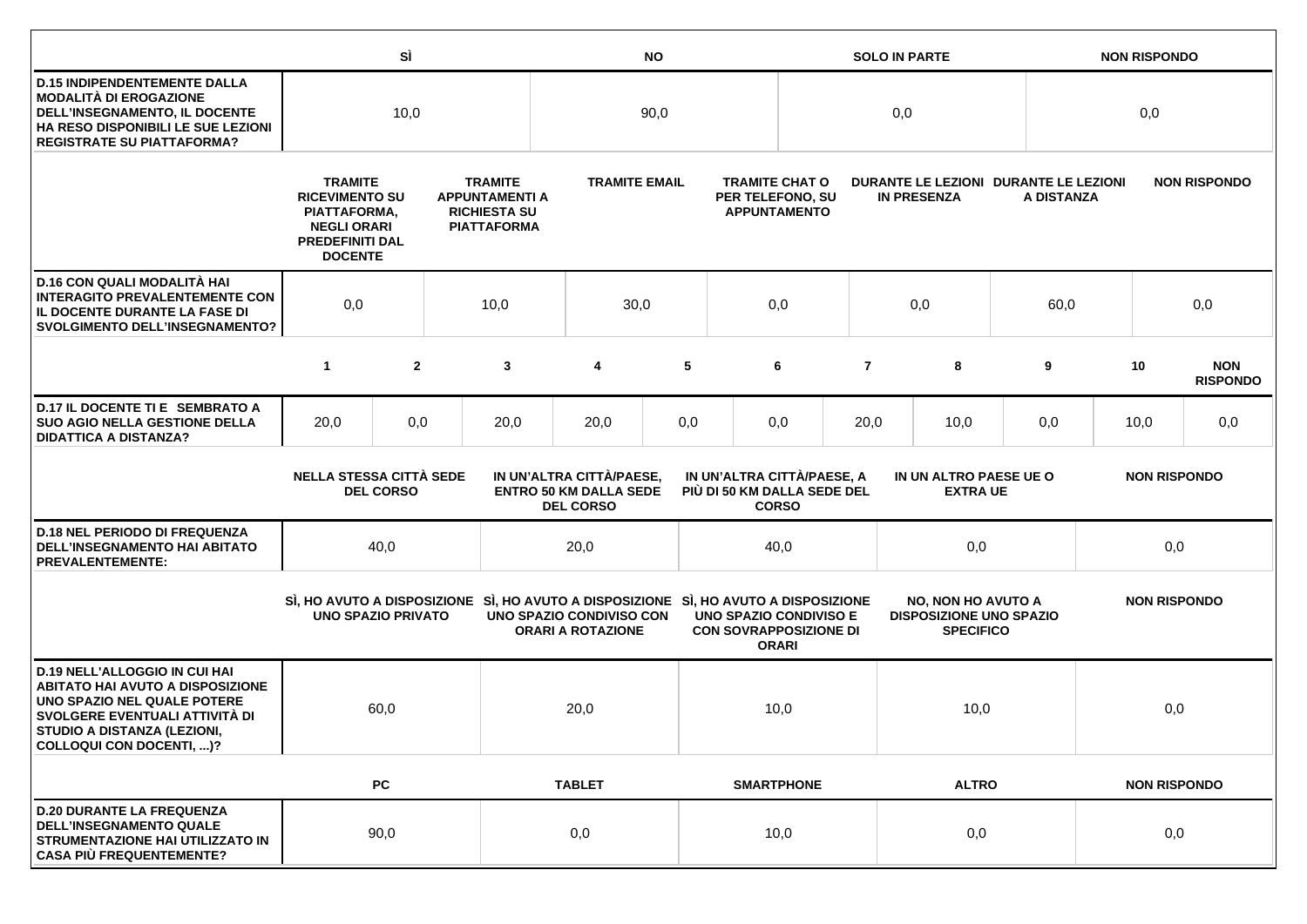|                                                                                                                                                                                                                                                                                    |              | AD USO ESCLUSIVAMENTE<br><b>PERSONALE</b> |              | AD USO CONDIVISO, CON<br><b>ORARI A ROTAZIONE</b> |           | AD USO CONDIVISO, CON<br>SOVRAPPOSIZIONE DI ORARI |                |  | <b>NON HO AVUTO A</b><br><b>DISPOSIZIONE IN CASA</b><br><b>ALCUNO STRUMENTO</b> |            | <b>NON RISPONDO</b> |                               |  |  |  |
|------------------------------------------------------------------------------------------------------------------------------------------------------------------------------------------------------------------------------------------------------------------------------------|--------------|-------------------------------------------|--------------|---------------------------------------------------|-----------|---------------------------------------------------|----------------|--|---------------------------------------------------------------------------------|------------|---------------------|-------------------------------|--|--|--|
| <b>D.21 CON QUALE MODALITÀ DI</b><br>UTILIZZO HAI AVUTO A DISPOSIZIONE<br>IN CASA UN PC/TABLET?                                                                                                                                                                                    | 90,0<br>10,0 |                                           |              |                                                   | 0,0       |                                                   |                |  |                                                                                 | 0,0<br>0,0 |                     |                               |  |  |  |
|                                                                                                                                                                                                                                                                                    | $\mathbf{1}$ | $\mathbf{2}$                              | $\mathbf{3}$ | 4                                                 | 5         | 6                                                 | $\overline{7}$ |  | 8                                                                               | 9          | 10                  | <b>NON</b><br><b>RISPONDO</b> |  |  |  |
| <b>D.22 LE APPARECCHIATURE</b><br>(COMPUTER, TABLET, TELEFONINO) E<br>LA CONNESSIONE INTERNET A TUA<br><b>DISPOSIZIONE TI HANNO PERMESSO</b><br>DI FRUIRE IN MODO SODDISFACENTE<br>(AUDIO, VIDEO, INTERATTIVITÀ) DELLE<br>ATTIVITÀ DELL'INSEGNAMENTO<br><b>EROGATE A DISTANZA?</b> | 0,0          | 0,0                                       | 10,0         | 10,0                                              | 0,0       | 0,0                                               | 10,0           |  | 30,0                                                                            | 10,0       | 30,0                | 0,0                           |  |  |  |
|                                                                                                                                                                                                                                                                                    |              | SI                                        |              |                                                   |           | <b>NO</b>                                         |                |  | <b>NON RISPONDO</b>                                                             |            |                     |                               |  |  |  |
| <b>D.23 SUGGERISCI DI ALLEGGERIRE IL</b><br><b>CARICO DIDATTICO COMPLESSIVO</b>                                                                                                                                                                                                    |              | 20,0<br>80,0                              |              |                                                   |           |                                                   |                |  | 0,0                                                                             |            |                     |                               |  |  |  |
|                                                                                                                                                                                                                                                                                    |              | SI<br><b>NO</b>                           |              |                                                   |           |                                                   |                |  | <b>NON RISPONDO</b>                                                             |            |                     |                               |  |  |  |
| <b>D.24 SUGGERISCI DI AUMENTARE</b><br>L'ATTIVITA' DI SUPPORTO DIDATTICO                                                                                                                                                                                                           |              | 60,0                                      |              |                                                   |           | 40,0                                              |                |  | 0,0                                                                             |            |                     |                               |  |  |  |
|                                                                                                                                                                                                                                                                                    |              | SI                                        |              |                                                   |           | <b>NO</b>                                         |                |  | <b>NON RISPONDO</b>                                                             |            |                     |                               |  |  |  |
| <b>D.25 SUGGERISCI DI FORNIRE PIU'</b><br><b>CONOSCENZE DI BASE</b>                                                                                                                                                                                                                |              | 30,0                                      |              |                                                   | 70,0      |                                                   |                |  |                                                                                 | 0,0        |                     |                               |  |  |  |
|                                                                                                                                                                                                                                                                                    |              | SI                                        |              |                                                   | <b>NO</b> |                                                   |                |  |                                                                                 |            | <b>NON RISPONDO</b> |                               |  |  |  |
| <b>D.26 SUGGERISCI DI ELIMINARE DAL</b><br>PROGRAMMA ARGOMENTI GIA'<br>TRATTATI IN ALTRI INSEGNAMENTI                                                                                                                                                                              |              | 20,0                                      |              | 80,0                                              |           |                                                   |                |  |                                                                                 | 0,0        |                     |                               |  |  |  |
|                                                                                                                                                                                                                                                                                    |              | SI                                        |              |                                                   | <b>NO</b> |                                                   |                |  |                                                                                 |            | <b>NON RISPONDO</b> |                               |  |  |  |
| <b>D.27 SUGGERISCI DI MIGLIORARE IL</b><br><b>COORDINAMENTO CON ALTRI</b><br><b>INSEGNAMENTI</b>                                                                                                                                                                                   |              | 20,0                                      |              |                                                   | 80,0      |                                                   |                |  |                                                                                 | 0,0        |                     |                               |  |  |  |
|                                                                                                                                                                                                                                                                                    |              | SI                                        |              |                                                   |           | <b>NO</b>                                         |                |  | <b>NON RISPONDO</b>                                                             |            |                     |                               |  |  |  |
| <b>D.28 SUGGERISCI DI MIGLIORARE LA</b><br><b>QUALITA' DEL MATERIALE DIDATTICO</b>                                                                                                                                                                                                 |              | 100,0                                     |              |                                                   | 0,0       |                                                   |                |  | 0,0                                                                             |            |                     |                               |  |  |  |